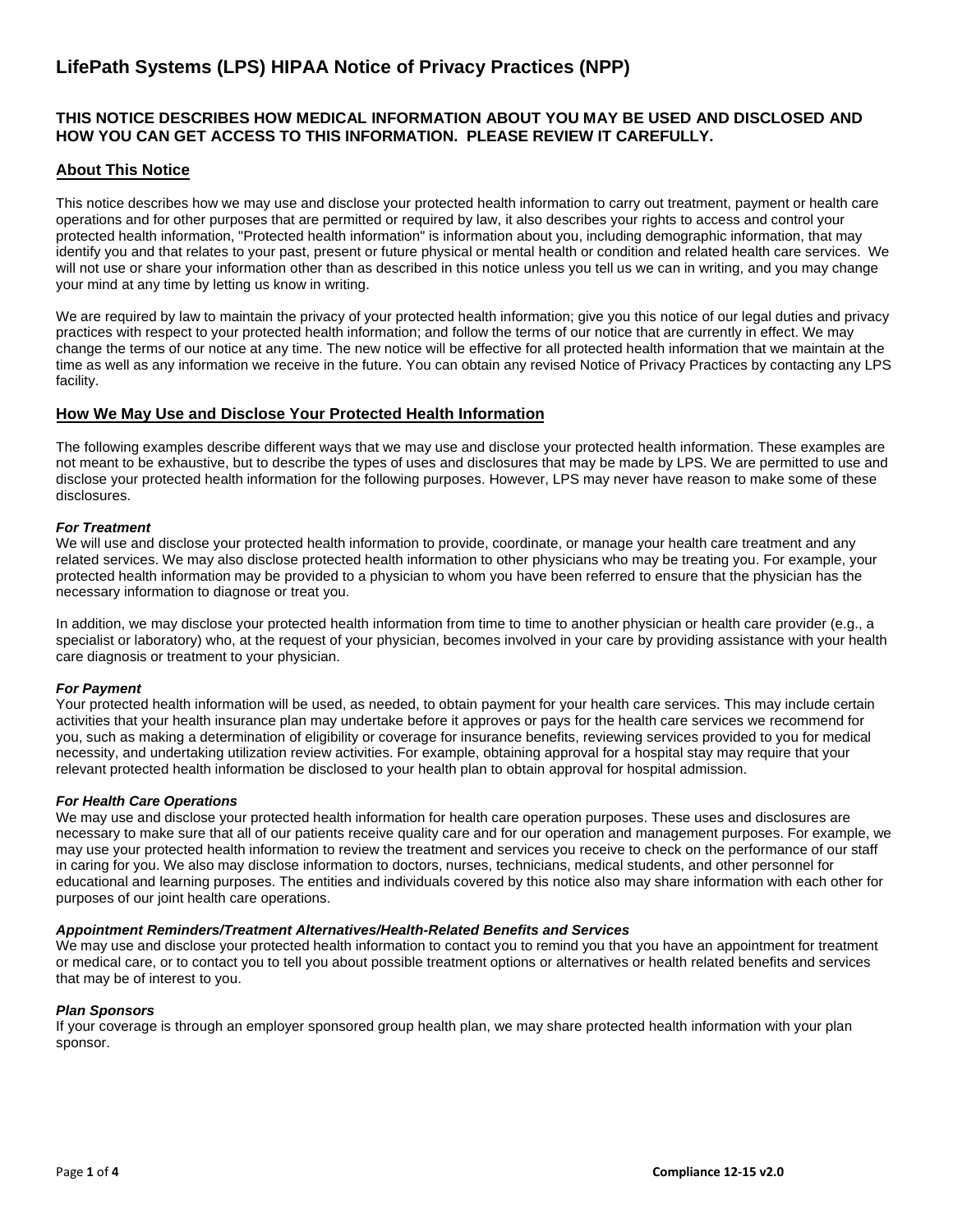#### *Others Involved in Your Healthcare*

Unless you object, we may disclose to a member of your family, a relative, a close friend or any other person you identify, your protected health information that directly relates to that person's involvement in your health care. If you are unable to agree or object to such a disclosure, we may disclose such information as necessary if we determine that it is in your best interest based on our professional judgment. We may use or disclose protected health information to notify or assist in notifying a family member, personal representative or any other person that is responsible for your care of your location or general condition. Finally, we may use or disclose your protected health information to an authorized public or private entity to assist in disaster relief efforts and to coordinate uses and disclosures to family or other individuals involved in your health care.

## *Required by Law*

We may use or disclose your protected health information to the extent that the use or disclosure is required by law. The use or disclosure will be made in compliance with the law and will be limited to the relevant requirements of the law. You will be notified, as required by law, of any such uses or disclosures.

## *Public Health*

We may disclose your protected health information for public health activities and purposes to a public health authority that is permitted by law to collect or receive the information. We may also disclose your protected health information, if directed by the public health authority, to a foreign government agency that is collaborating with the public health authority in efforts to prevent and/or reduce a serious threat to anyone's health and safety.

#### *Business Associates*

We may disclose your protected health information to our business associates that perform functions on our behalf or provide us with services if the information is necessary for such functions or services. For example, we may use another company to perform billing services on our behalf. All of our business associates are obligated, under contract with us, to protect the privacy of your information and are not allowed to use or disclose any information other than as specified in our contract.

#### *Communicable Diseases*

We may disclose your protected health information, if authorized by law, to a person who may have been exposed to a communicable disease or may otherwise be at risk of contracting or spreading the disease or condition.

#### *Health Oversight*

We may disclose your protected health information to a health oversight agency for activities authorized by law, such as audits, investigations, and inspections. Oversight agencies seeking this information include government agencies that oversee the health care system, government benefit programs, other government regulatory programs and civil rights laws.

#### *Abuse or Neglect*

We may disclose your protected health information to a public health authority that is authorized by law to receive reports of child abuse or neglect. In addition, we may disclose your protected health information if we believe that you have been a victim of abuse, neglect or domestic violence to the governmental entity or agency authorized to receive such information. In this case, the disclosure will be made consistent with the requirements of applicable federal and state laws.

#### *Food and Drug Administration*

We may disclose your protected health information to a person or company required by the Food and Drug Administration to report adverse reactions, product defects or problems, biologic product deviations, track products to enable product recalls, or to conduct post marketing surveillance, as required by law.

#### *Legal Proceedings*

We may disclose your protected health information in the course of any judicial or administrative proceeding, in response to an order of a court or administrative tribunal (to the extent such disclosure is expressly authorized), in certain conditions in response to a subpoena, discovery request or other lawful process.

#### *Law Enforcement*

We may also disclose your protected health information, so long as applicable legal requirements are met, for law enforcement purposes. These law enforcement purposes include (1) legal processes and otherwise required by law, (2) limited information requests for identification and location purposes, (3) pertaining to victims of a crime, (4) suspicion that death has occurred as a result of criminal conduct, (5) in the event that a crime occurs on the premises of an LPS facility, and (6) medical emergency (not on LPS premises) and it is likely that a crime has occurred.

#### *Criminal Activity*

Consistent with applicable federal and state laws, we may disclose your protected health information, if we believe that the use or disclosure is necessary to prevent or lessen a serious and imminent threat to the health or safety of a person or the public. We may also disclose your protected health information if it is necessary for law enforcement authorities to identify or apprehend an individual.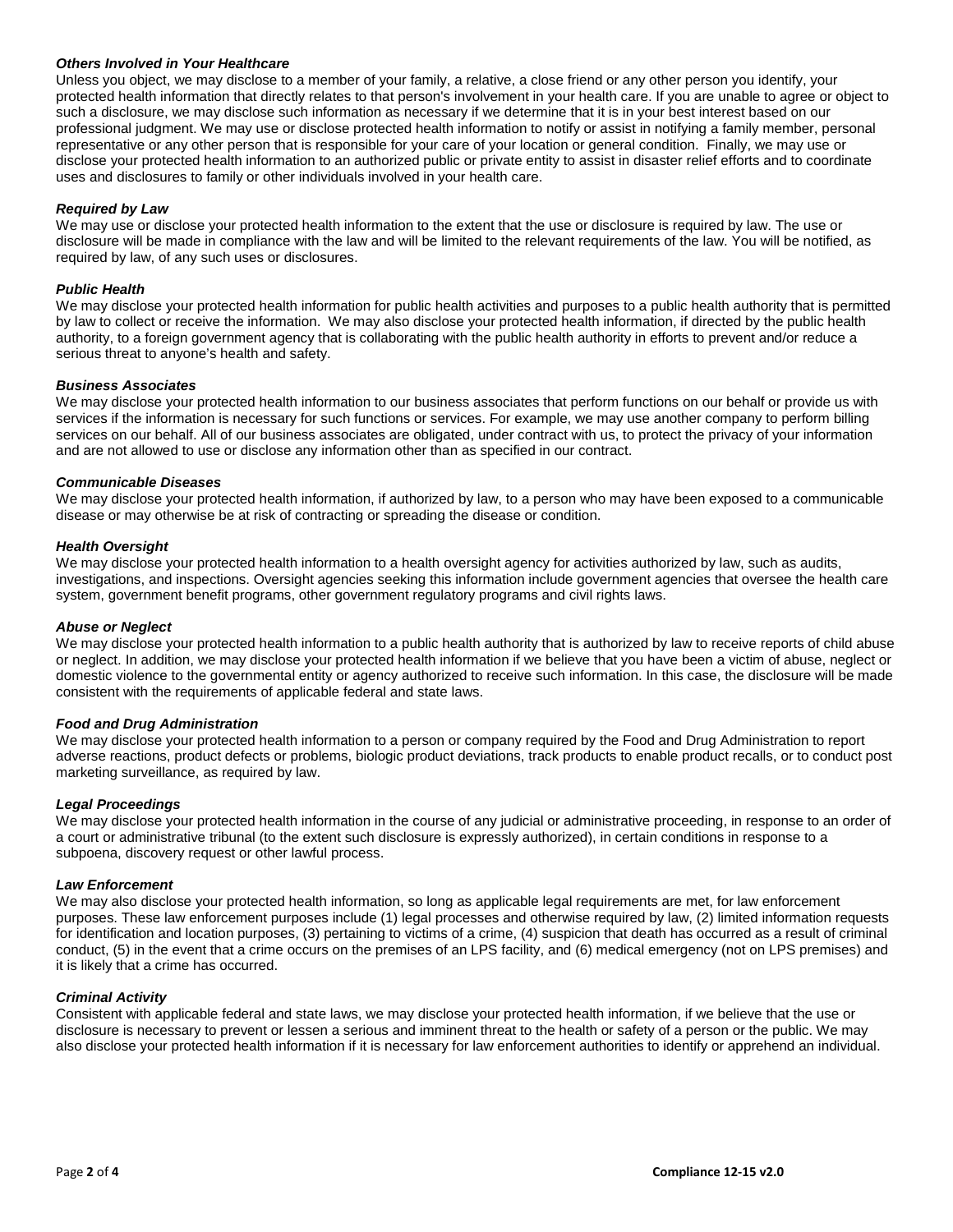# *Military Activity and National Security*

When the appropriate conditions apply, we may use or disclose protected health information of individuals who are Armed Forces personnel (1) for activities deemed necessary by appropriate military command authorities; (2) for the purpose of a determination by the Department of Veterans Affairs of your eligibility for benefits, or (3) to foreign military authority if you are a member of that foreign military services. We may also disclose your protected health information to authorized federal officials for conducting national security and intelligence activities, including for the provision of protective services to the President or others legally authorized.

#### *Workers' Compensation*

Your protected health information may be disclosed by us as authorized to comply with workers' compensation laws and other similar legally-established programs.

## *Inmates*

We may use or disclose your protected health information if you are an inmate of a correctional facility and your physician created or received your protected health information in the course of providing care to you.

#### *For Data Breach Notification Purposes*

We may use or disclose your protected health information to provide legally required notices of unauthorized acquisition, access, or disclosure of your health information. We may send notice directly to you or provide notice to the sponsor of your plan, if applicable, through which you receive coverage.

#### *Marketing and Selling of Information*

We will never share any of your protected health information for the purposes of marketing and selling, unless you give us written permission.

#### *Fundraising*

We may contact you for fundraising efforts, but you can tell us not to contact you again if preferred.

#### *Required Uses and Disclosures*

Under the law, we must make disclosures to you and when required by the Secretary of the U.S. Department of Health and Human Services to investigate or determine our compliance with the requirements of 45 C.F.R. Section 164.500 et. seq.

# **Special Protections for HIV, Alcohol and Substance Abuse, Mental Health and Genetic Information**

Certain federal and state laws may require special privacy protections that restrict the use and disclosure of certain health information, including HIV-related information, alcohol and substance abuse information, mental health information, and genetic information. For example, a health plan is not permitted to use or disclose genetic information for underwriting purposes. Some parts of this Notice of Privacy Practices may not apply to these types of information. If your treatment involves this information, you may contact LPS for more information about these protections.

#### **Uses and Disclosures of Protected Health Information Based Upon Your Written Authorization**

Uses and disclosures of your protected health information that involve the release of psychotherapy notes (if any). You may revoke this authorization at any time, in writing, except to the extent that this office has taken an action in reliance on the use or disclosure indicated in the authorization. Additionally, if a use or disclosure of protected health information described above in this notice is prohibited or materially limited by other laws that apply to use, it is our intent to meet the requirements of the more stringent law.

#### **Your Rights Regarding Health Information About You**

The following is a statement of your rights with respect to your protected health information and a brief description of how you may exercise these rights.

**You have the right to inspect and copy your protected health information.** This means you may inspect and obtain a copy of your protected health information that is contained in your designated file for as long as we maintain the protected health information. A "designated file" contains medical and billing records and any other records that your physician and LPS uses for making decisions about you. Under federal law, however, you may not inspect or copy the following records; psychotherapy notes; information compiled in reasonable anticipation of, or use in, a civil, criminal, or administrative action or proceeding, and protected health information that is subject to law that prohibits access to protected health information. You must make a written request to inspect and copy your designated file. We may charge a reasonable fee for any copies.

Additionally, if we maintain an electronic health record of your designated file, you have the right to request that we send a copy of your protected health information in an electronic format to you or to a third party that you identify. We may charge a reasonable fee for sending the electronic copy of your protected health information.

Depending on the circumstances, we may deny your request to inspect and/or copy your protected health information. A decision to deny access may be reviewable. Please contact our office if you have questions about access to your medical record.

**You have the right to request a restriction of your protected health information.** This means you may ask us not to use or disclose any part of your protected health information for the purposes of treatment, payment or health care operations. You may also